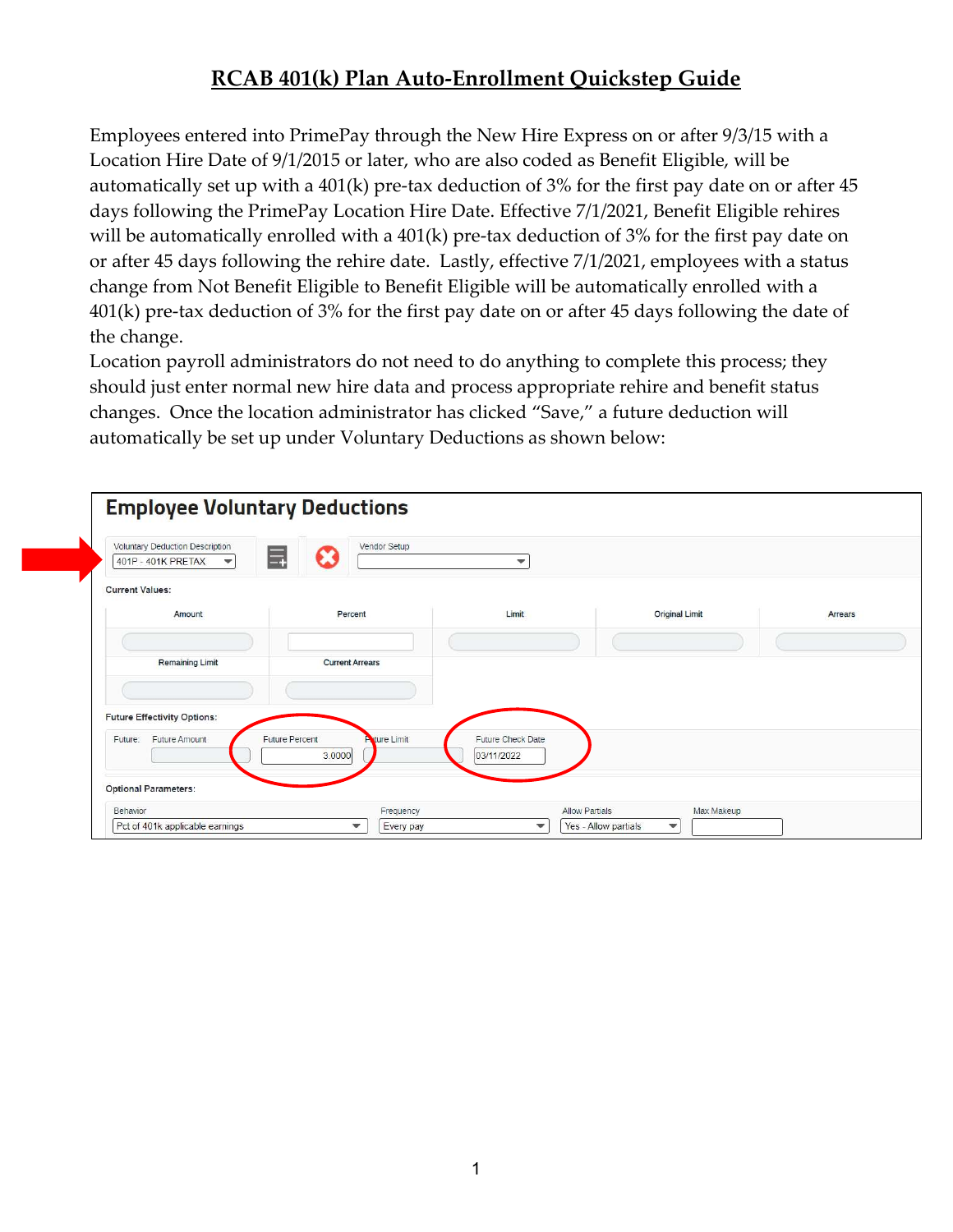As explained in the Notice that will be e-mailed to employees by the Benefits Office approximately one week after new hire/benefit change data is entered into PrimePay, employees have several options as it relates to Auto-Enrollment:

- 1. Do nothing. This will result in auto-enrollment, with a 3% pre-tax deduction being taken on the first pay date on or after 45 days.
- 2. Decline to be auto-enrolled. The employee must provide their location payroll contact with a written waiver to avoid auto-enrollment, which we recommend be in the form of the 401(k) Plan Salary Deferral Form (http://www.catholicbenefits.org/401k/deferral.pdf), with the "Waive" box checked. This can also be in some other written form, such as an email. To process the employee's request to waive 401(k) participation, delete the "Future Percent" amount and the "Future Check Date" information in an Open payroll prior to the auto-enroll effective date. See example below.

| Voluntary Deduction Description<br>401P - 401K PRETAX<br>$\mathbf{v}$ |                         | Vendor Setup           | $\mathbf{v}$             |                       |         |
|-----------------------------------------------------------------------|-------------------------|------------------------|--------------------------|-----------------------|---------|
| <b>Current Values:</b>                                                |                         |                        |                          |                       |         |
| Amount                                                                |                         | Percent                | Limit                    | <b>Original Limit</b> | Arrears |
|                                                                       |                         |                        |                          |                       |         |
| <b>Remaining Limit</b>                                                |                         | <b>Current Arrears</b> |                          |                       |         |
|                                                                       |                         |                        |                          |                       |         |
| <b>Future Effectivity Options:</b>                                    |                         |                        |                          |                       |         |
| Future Amount<br>Future:                                              | Future Persont<br>3.000 | Future Limit           | <b>Pyture Check Date</b> |                       |         |
| <b>Optional Parameters:</b>                                           |                         |                        |                          |                       |         |
| Behavior                                                              |                         | Frequency              | <b>Allow Partials</b>    | Max Makeup            |         |
|                                                                       |                         | Every pay              |                          |                       |         |

Note: if the employee notifies you (in writing) of a waiver of the 3% auto-enrollment after you have opened the payroll in which the auto-enrollment deduction will take effect (ex: pay date 10/1/15), the 3% deduction amount will only appear in the Percent field. Delete the 3% under Percent. In addition, you MUST ALSO enter a 0 in the Future Percent and enter the pay date in which the auto-enrolled amount was set to take effect (ex: 03/11/2022) under Future Check Date to fully disable the original deduction.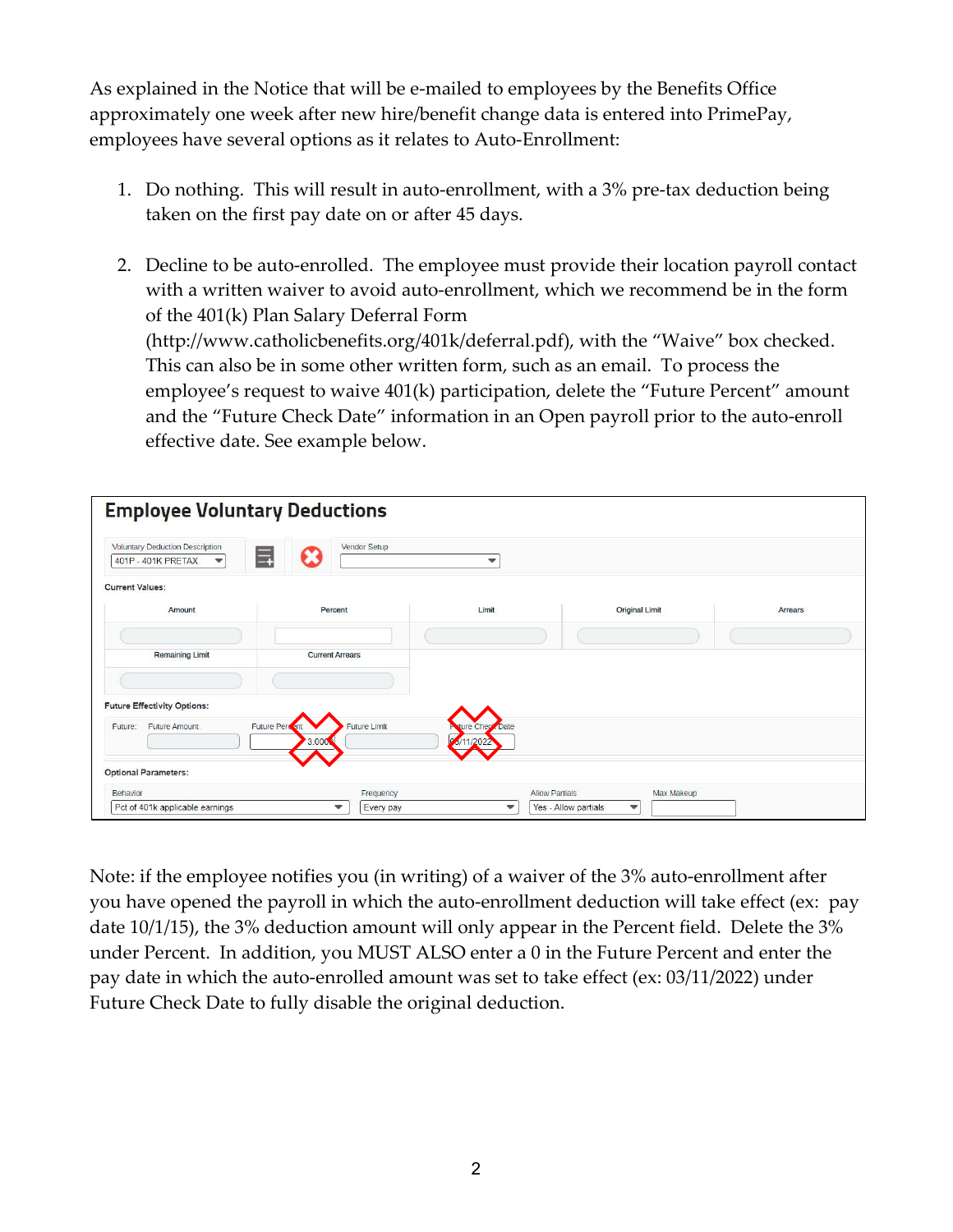Click "Save" and you will see this message. Then Preview your payroll to confirm that the 3% has been deleted. If this does not work, contact PrimePay for assistance.



- 3. Request to have:
	- a. an amount other than 3% deducted, and/or
	- b. the start date for the deduction sooner or later than the first pay date on or after 45 days, and/or
	- c. the deduction taken as a Roth deduction vs. a pre-tax deduction.

Note, a Salary Deferral and Waiver Form (http://www.catholicbenefits.org/401k/deferral.pdf) is required for any change in 401(k) contributions.

To comply with any of these requests, delete the "Future Percent" and the "Future Check Date" information under "Future Effectivity Options" and click "Save."

Next, key in the deduction election from the Salary Deferral Form. Select the correct deduction under Voluntary Deduction Description (pre-tax or Roth) and enter correct data into the applicable Amount or the Percent field. If "Roth" is needed and does not appear in the drop down menu, click the paper icon to select/add.

Note, entering information at the top of the voluntary deduction page will take effect for the following payroll. If the employee elected a future change, use the "Future Check Date" field under "Future Effectivity Options" to indicate the effective date of the enrollment/change.

If a fixed dollar amount is elected per pay period instead of a percentage, use the drop down under "Behavior" under "Optional Parameters" to select "Fixed amt."

| <b>Optional Parameters:</b> |  |
|-----------------------------|--|
| <b>Behavior</b>             |  |
| Fixed amt                   |  |